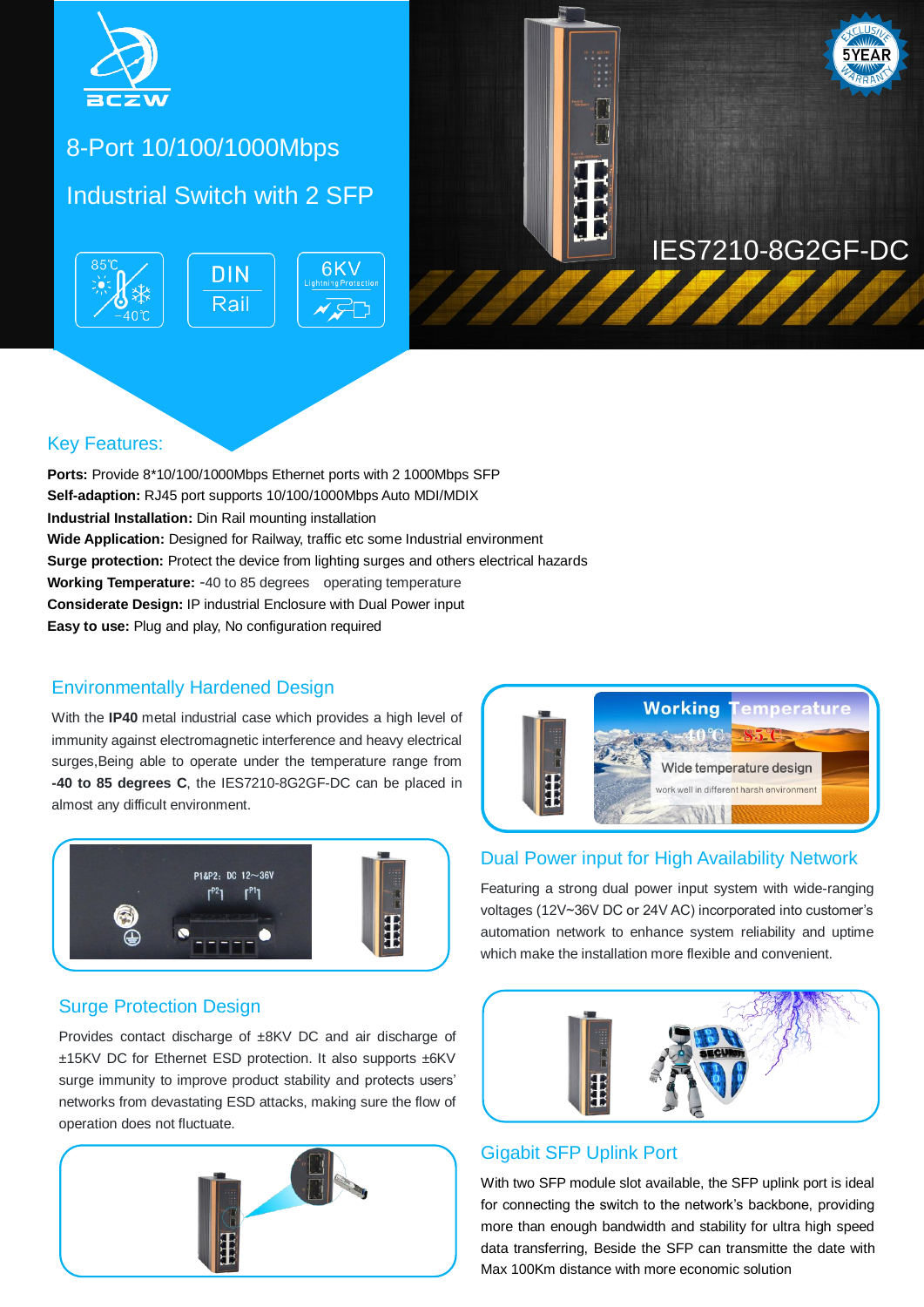# IES7210-8G2GF-DC

# 8-Port 10/100/1000Mbps Industrial Switch with 2 SFP

# Technical Datasheet

| <b>Model</b>                   | <b>IES7210-8G2GF-DC</b>                                                               |           |
|--------------------------------|---------------------------------------------------------------------------------------|-----------|
| <b>Hardware Specifications</b> |                                                                                       |           |
| ports                          | 8 10/100/1000BASE-T RJ45 auto-MDI/MDI-X ports<br>2 1000Mbps SFP Slot                  |           |
| Connector                      | Removable 4-pin terminal block<br>Pin 1/2 for Power 1; Pin 3/4 for Power 2            |           |
| <b>LED Display</b>             | Power Indicator: PWR(green). Network Indicator: Link(yellow) SFP: Green               |           |
| Power requirements             | 12~36V DC                                                                             |           |
| Power Consumption              | Less than 4Watts                                                                      |           |
| Power Connector                | Removable 4-pin terminal block, Pin 1/2 for Power 1; Pin 3/4 for Power 2              |           |
| Installation                   | DIN-rail kit and wall-mount kit                                                       |           |
| <b>Switch Performance</b>      | Backplane bandwidth                                                                   | 24Gbps    |
|                                | Packet forwarding rate                                                                | 14.88Mpps |
|                                | MAC address                                                                           | 4k        |
|                                | Back pressure for half duple. IEEE 802.3x pause frame for full duplex<br>Flow control |           |
| Enclosure                      | IP40 Metal case                                                                       |           |
| <b>ESD Protection</b>          | 6KV ESD                                                                               |           |
| Dimension(W x D x H)           | 44.5 x 100 x 166mm (1.75in x 3.94in x 6.54)                                           |           |
| Weight                         | $0.8$ Kg                                                                              |           |
|                                |                                                                                       |           |
| <b>Standards Conformance</b>   |                                                                                       |           |
|                                | IEEE 802.3 10Base-T                                                                   |           |
|                                | IEEE 802.3u 100Base-Tx                                                                |           |
| Network standard               | IEEE 802.3ab 1000Base-T                                                               |           |
|                                | IEEE 802.3z 1000Base-X                                                                |           |
|                                | FCC CFR47 Part 15, EN55022/CISPR22, Class A                                           |           |
|                                | EMS:                                                                                  |           |
|                                | IEC61000-4-2 (ESD): ±8kV (contact), ±15kV (air)                                       |           |
|                                | IEC61000-4-3 (RS): 10V/m (80MHz-2GHz)                                                 |           |
|                                | IEC61000-4-4 (EFT): Power Port: ±4kV; Data Port: ±2kV                                 |           |
| <b>Stability Testing</b>       | IEC61000-4-5 (Surge): Power Port: ±2kV/DM, ±4kV/CM; Data Port: ±2kV                   |           |
|                                | IEC61000-4-6 (CS): 3V (10kHz-150kHz); 10V (150kHz-80MHz)                              |           |
|                                | IEC61000-4-16 (Common mode conduction): 30V (cont.), 300V (1s)                        |           |
|                                | IEC 60068-2-32 (free fall)<br>IEC 60068-2-27 (shock)                                  |           |
|                                | IEC 60068-2-6 (vibration)                                                             |           |
| Environment                    |                                                                                       |           |
|                                | Operating temperature: -40°C~85°C, operating humidity: 5%~95%                         |           |
| Environment specification      | Storage temperature: -40°C~85°C, storage humidity: 5%~95%                             |           |
| Warranty                       | 5 Years                                                                               |           |